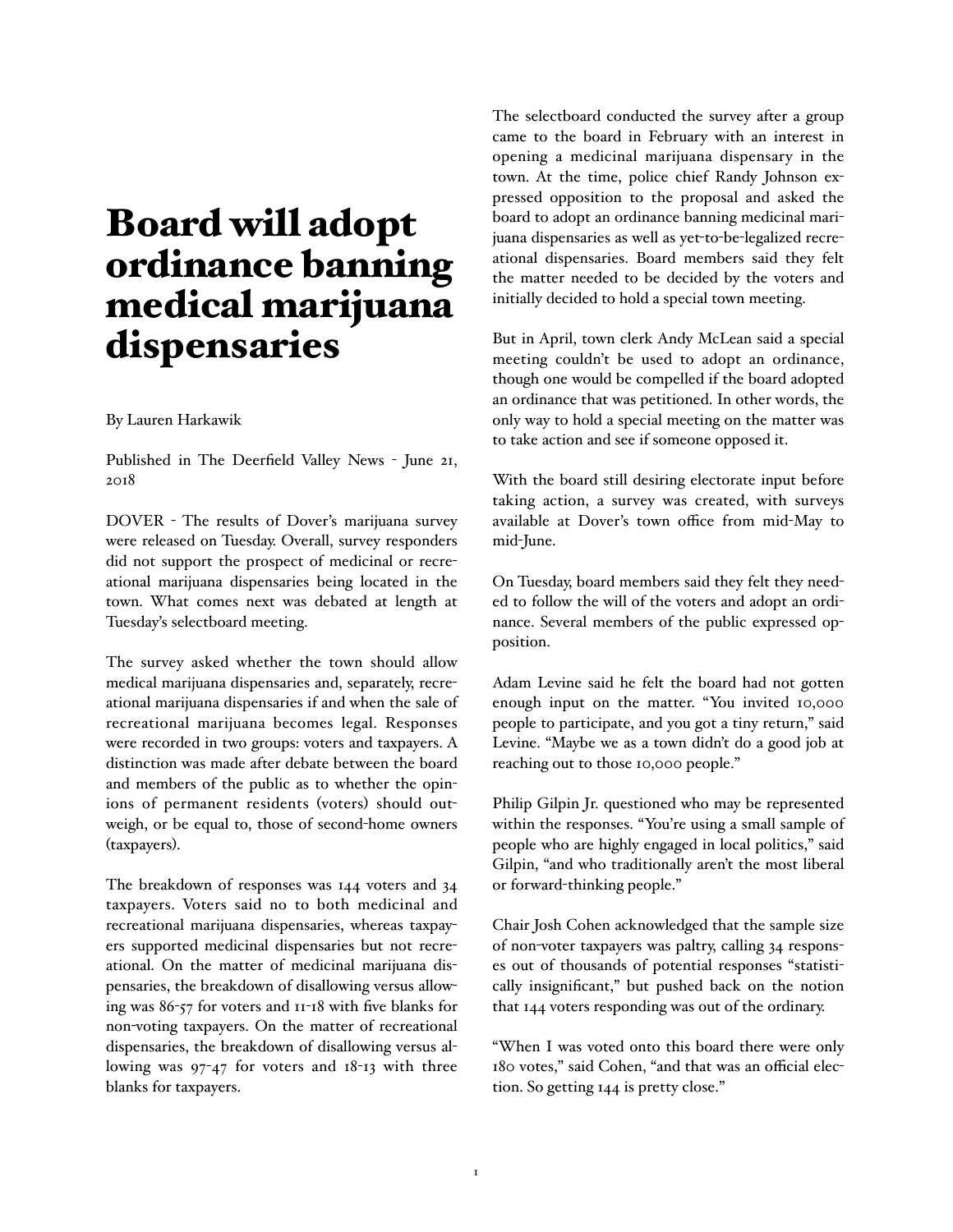Gilpin also questioned the optics of the town banning marijuana dispensaries. "This is a train that's coming down the track," said Gilpin. "At some point recreational marijuana is going to be legal. I don't know that it does the town any good from a PR perspective to be out front in the news saying no."

Gilpin asked whether there was something in a law compelling the board to adopt an ordinance on either matter. The board said no.

"Then why make a decision to deny the business when you don't need to? Have you seen the business community around here? Maybe a new business would be good," said Gilpin.

Cohen replied that a group had asked for an answer as to whether their dispensary was allowed, and that the board needed to either allow or disallow. Paul Fisher asked if, legally, the town needed to adopt an ordinance in order to say no to the medicinal marijuana dispensary, and Cohen said "absolutely not, but someone asked us, and we're acting on it."

Cohen said he didn't see how a medicinal marijuana dispensary would benefit the town, saying that the number of prescriptions the dispensary could fill would be capped at 20, and as a nonprofit, the business would not contribute to the town's 1% economic development fund. Cohen also said that as a cashonly business, it could put a strain on the police department. "I don't see the upside except for a drain on our resources," said Cohen.

Ira Colby pushed back. "When you say there's no benefit, what about to the parents of kids who have seizures?"

"I meant economically," said Cohen.

"Yeah, but there's a human side to this," said Colby. "If you have a kid with seizures and the research has shown that (medicinal marijuana) controls seizures, why wouldn't we want to extend some sort of health benefits to the folks in our community? You say they can go to Bennington, they can go to Brattleboro. Why not here? This is our town."

Levine said the board shouldn't pooh-pooh the potential economic benefit the medicinal marijuana dispensary could have. "That business would have to rent space, it would create a job or two or three in this town, maybe we'd even need another police officer to be hired. It would mean people come to town to get medical marijuana, and they may get fuel and so on and so forth while they're here. There is absolutely an economic side to this."

Cohen reiterated that it would be 20 customers at best, and said he'd prefer a business with 100 customers. Levine, a restaurant owner, pushed back, saying, "I don't know about your world, but in my business world, 20 people makes a big difference."

Throughout, the conversation bounced back and forth between medicinal and recreational marijuana. At a point, Colby said he understood the board needed to take action on the medicinal matter due to the pending request from the would-be dispensary, but urged the board to proceed with care on recreational dispensaries, suggesting that the board create a committee to study issues faced in similar communities in Colorado to see if their fears about such businesses had been realized in the face of legalization.

"We're going on 'reefer madness' so to speak," said Colby. "There's no reason for us to do that. We can do this in a really thoughtful planned process that comes to a resolution that makes sense for this community."

Johnson said he thought it would be prudent of the board to wait until a recreational marijuana sales law passed to proceed on that matter. However, on the matter of medicinal marijuana dispensaries, he implored the board to make a decision, noting that the process had been drawn out.

"The board could have made a decision without the survey, but they did the survey, and now I think it's time," said Johnson

The board ultimately decided to craft language for an ordinance banning medicinal marijuana dispensaries but hold off on recreational. Language for the medicinal marijuana dispensary ordinance will be reviewed at the board's July 17 meeting.